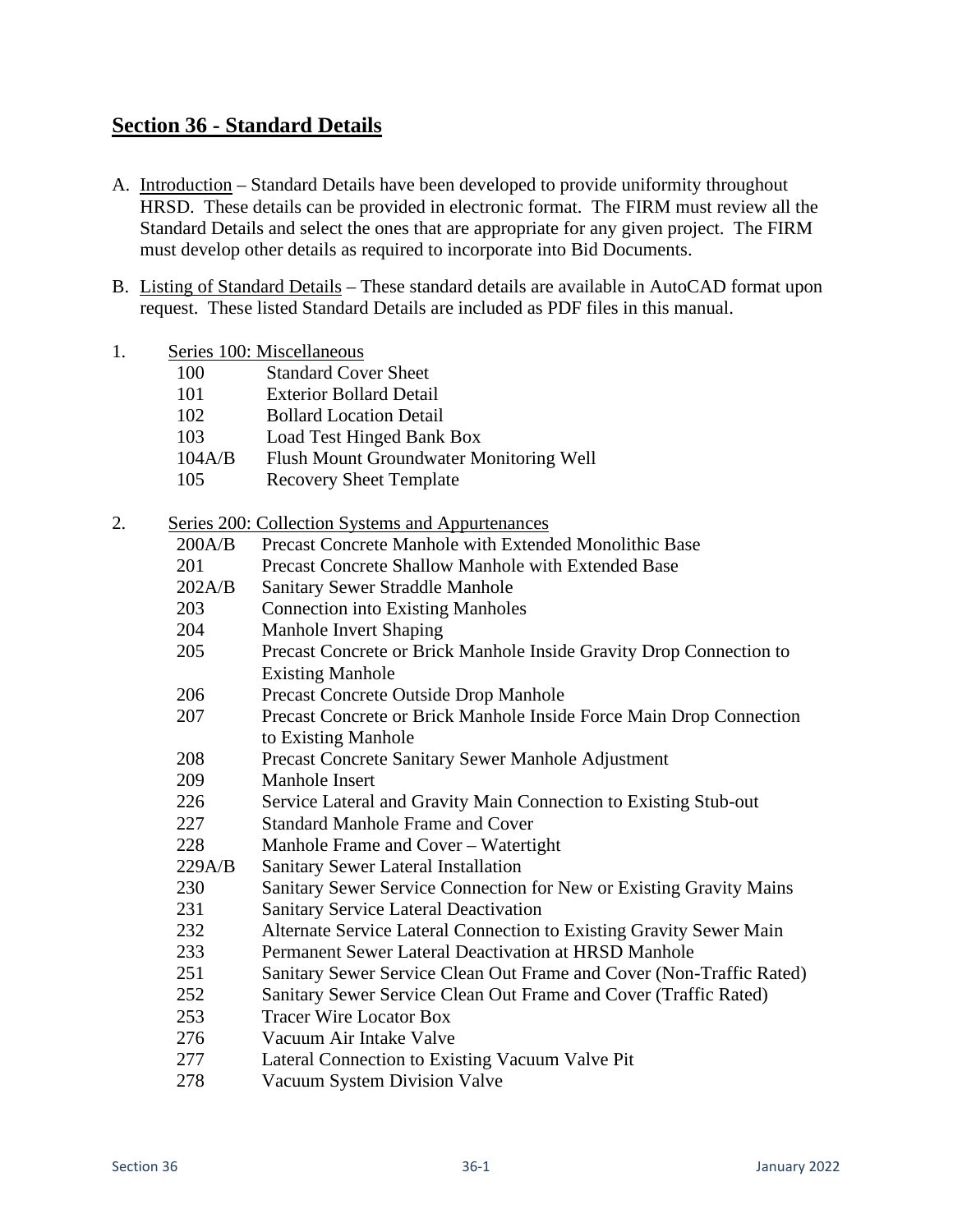| 3. |        | Series 300: Interceptors and Appurtenances                              |
|----|--------|-------------------------------------------------------------------------|
|    | 300    | Connection to Existing HRSD Valve (No Potential for Additional          |
|    |        | Development)                                                            |
|    | 301    | Connection to Existing HRSD Valve (Additional Development is            |
|    |        | Possible)                                                               |
|    | 302    | Connection to Existing HRSD Valve (Additional Development is            |
|    |        | Imminent)                                                               |
|    | 303    | New Wet Taps (No Potential for Additional Development)                  |
|    | 304    | New Wet Taps (Additional Development is Possible)                       |
|    | 305    | New Wet Taps (Additional Development is Imminent)                       |
|    | 306A   | 2" Private Force Main Connection to Existing 2" HRSD Force Main Stub    |
|    | 306B   | Valve Vault for 2" HRSD Valve                                           |
|    | 306C   | Vault Lid for 2" HRSD Valve                                             |
|    | 307    | <b>Lawnes Point Private Connection Detail</b>                           |
|    | 308    | Private Force Main to HRSD Asset                                        |
|    | 309    | New Grinder Pit Connection to Existing HRSD Force Main                  |
|    | 326    | <b>Horizontal Gate Valve</b>                                            |
|    | 327    | <b>Vertical Gate Valve</b>                                              |
|    | 328    | Valve Box and Riser for Mainline Valve                                  |
|    | 329    | Valve Box and Riser for Bypass Valves                                   |
|    | 330    | Valve Riser Adjustment                                                  |
|    | 331A/B | Roadside Ditch - Valve Box                                              |
|    | 332    | <b>Tracer Wire Locator Box</b>                                          |
|    | 351    | <b>Manual Air Vent</b>                                                  |
|    | 352A/B | Air Release Valve Box Adjustment                                        |
|    | 353    | Roadside Ditch – Air Vent                                               |
|    | 354    | Air Vent Frame and Cover                                                |
|    | 355    | Standard Air Vent Detail for Future Automatic Air Release Valves        |
|    | 376    | Tapping Saddle for Cast Iron, Ductile Iron, Reinforced Concrete and PVC |
|    |        | Pipes                                                                   |
|    | 377    | Tapping Saddle for Concrete Cylinder Pipe                               |
|    | 378A/B | <b>Steel Casing Detail</b>                                              |
|    | 379    | Ductile Iron MJ Spigot to Concrete Transition Adaptor (Male)            |
|    | 380    | Ductile Iron MJ Spigot to Concrete Transition Adaptor (Female)          |
|    | 381    | <b>Pressure Sensor Installation</b>                                     |
|    | 382    | Concrete Cylinder Pipe Line-Stop Detail                                 |
|    | 383    | Ductile / Cast Iron Line Stop Detail                                    |
| 4. |        | Series 400: Pump Stations and PRS                                       |
|    | 400A/B | Small Communities Sample Design Detail – Submersible Pump Station       |
|    | 401A/B | <b>Underground Storage Tank</b>                                         |
|    | 402A/B | <b>Underground Fuel Tank</b>                                            |
| 5. |        | Series 500: Cathodic Protection for Pipes                               |

- 500A/B Cathodic Protection Test Station and Terminal Board Wiring
- 501 Cathodic Protection Isolation Detail